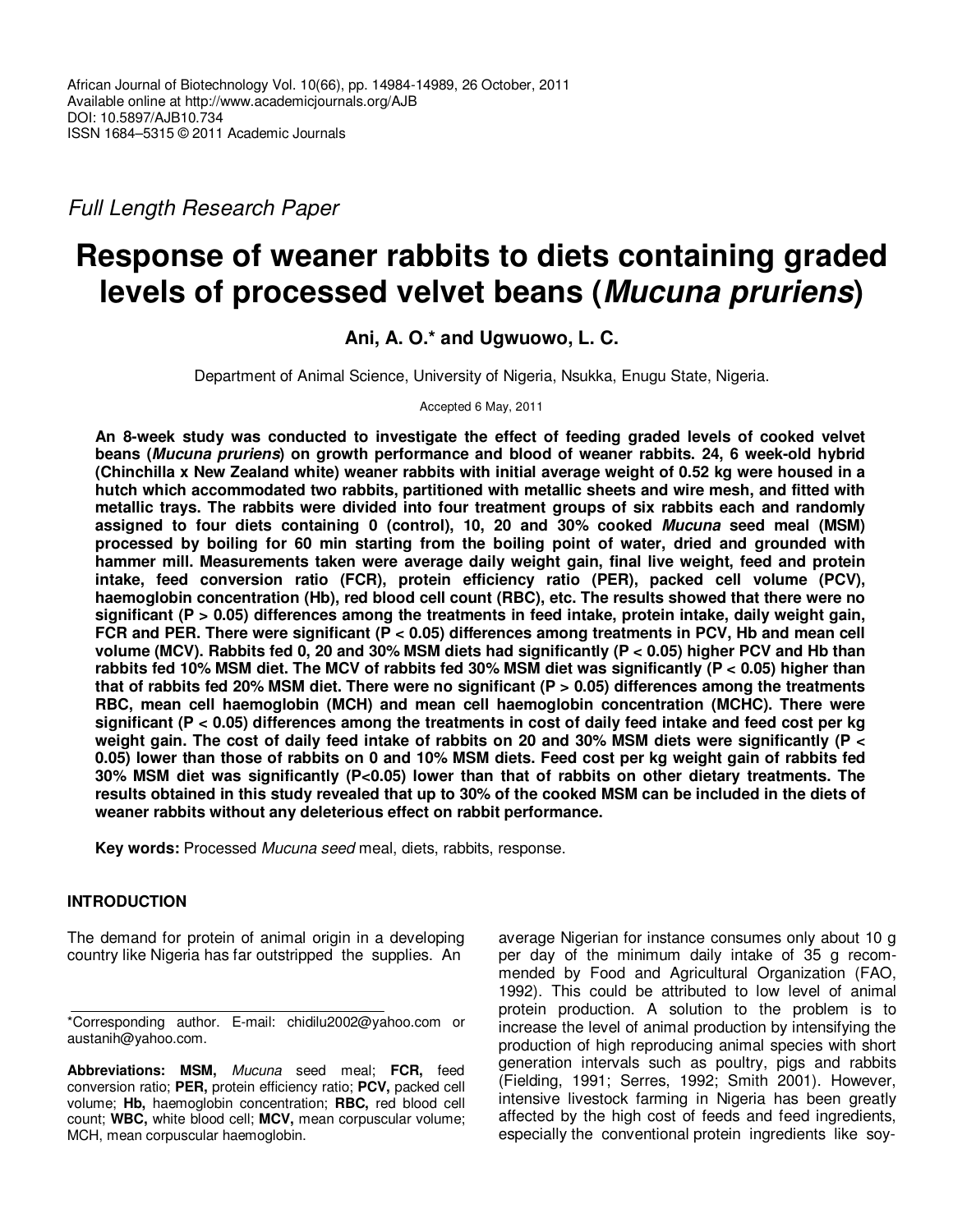|                               | Dietary level of Mucuna seed meal (%) |       |       |       |  |
|-------------------------------|---------------------------------------|-------|-------|-------|--|
| Ingredient                    | 0                                     | 10    | 20    | 30    |  |
| Maize                         | 54.44                                 | 48.65 | 42.86 | 34.30 |  |
| Wheat offal                   | 23.33                                 | 23.33 | 23.33 | 23.33 |  |
| Soybean meal                  | 10.64                                 | 6.43  | 2.22  | 0.78  |  |
| Mucuna seed meal              | 0.00                                  | 10.00 | 20.00 | 30.00 |  |
| Palm kernel cake              | 4.43                                  | 4.43  | 4.43  | 4.43  |  |
| Bone meal                     | 4.00                                  | 4.00  | 4.00  | 4.00  |  |
| Fish meal                     | 2.66                                  | 2.66  | 2.66  | 2.66  |  |
| Salt                          | 0.25                                  | 0.25  | 0.25  | 0.25  |  |
| Vit-mineral mix*              | 0.25                                  | 0.25  | 0.25  | 0.25  |  |
| Total                         | 100                                   | 100   | 100   | 100   |  |
| <b>Calculated composition</b> |                                       |       |       |       |  |
| Crude protein (%)             | 15.00                                 | 15.00 | 15.00 | 15.95 |  |
| Energy (Kcal of M.E/kg)       | 2.91                                  | 2.90  | 2.94  | 2.91  |  |

**Table 1.** Percentage composition of experimental diets.

\*Vit. A, 4 000, 000 IU; Vit. D3, 8 000 000 IU; Vit. E, 8 000 IU; Vit. K, 900 mg; thiamine, B1 700 mg; riboflavin,  $B_2$  200 mg; pyridoxine  $B_6$ ; nicotinic acid, 11 000 mg; Vit B12, 6 mg; panthothenate, 3000 mg ; folic acid, 3000 mg; choline chloride, 160 g; antioxidant, 50 g; manganese, 32 g; zinc, 32 g; iron, 20 g, copper, 8 g ; iodine, 480 mg; selenium, 80 mg; cobalt, 80 mg.

bean meal and groundnut cake. Consequently, the prices of animal products have escalated, thereby making them out of the reach of the common man. A possible solution to this problem is to explore the nutritive potentials of alternative protein sources, which are cheap and locally available. One of such alternative protein sources is velvet bean (Mucuna pruriens).

Mucuna bean is an important legume that has been found to be useful in the rations of poultry and pigs (Camara et al., 2003), rabbits (Taiwo et al., 2003) and ruminants ((Muinga et al., 2003). Many of the known wild and underutilized legumes (such as Mucuna spp., Canavalia spp., Sesbania spp., etc.) possess adequate amounts of protein, essential amino acids, polyunsaturated fatty acids (PUFAs), dietary fiber, essential minerals and vitamins along with the presence of beneficial bioactive compounds when comparable to other common legumes (Bhat and Karim, 2009). It is known that raw Mucuna bean seed contains such antinutritional/toxic factors as trypsin inhibitors, tannins and cyanide (Ravindran and Ravindran, 1988); anticoagulants (Hourghton and Skari, 1994); analgesic, antipyretic and anti-inflammatory factors and others (Iauk et al., 1993; Olaboro et al., 1991). The presence of Dopa (a potentially neurotoxic agent) in the raw bean has been reported (Hussain and Manyan, 1997). These antinutritional toxic factors have to be decreased to safe level either by boiling, heating or fermentation before including the bean in livestock rations (Mary-Joesephine and Janardhanan, 1992). However, the concentration and level of these antinutrients might vary between legumes and also among subaccessions of the same legume source depending on the location of collection, stage of development and availability (Bhat and Karim, 2009). This study therefore was undertaken to determine the feeding value of cooked Mucuna seed meals (MSM) to weaner rabbits.

#### **MATERIALS AND METHODS**

The experiment was conducted in the Rabbitry Unit of Home Science, Nutrition and Dietetics Department, University of Nigeria, Nsukka.

#### **Processing of Mucuna bean seeds (M. pruriens)**

The velvet bean seeds used for the research were procured from Ibagwa market, near Nsukka, Enugu State, Nigeria. The fully matured and dry bean seeds were boiled in excess volume of water for 60 min at 100°C, timed from the boiling point of water (100°C). The cooked seeds were sun dried for 3 days and ground into meal using a hammer mill. The Mucuna meal so produced was used to formulate the experimental diets (Table 1).

#### **Proximate and statistical analyses**

Experimental diets were analyzed for proximate composition using the methods of AOAC (1990). Data collected were subjected to analysis of variance (ANOVA) for a CRD (Steel and Torrie, 1980), and differences between the treatment means were separated using Duncan's new multiple range test (Duncan, 1955).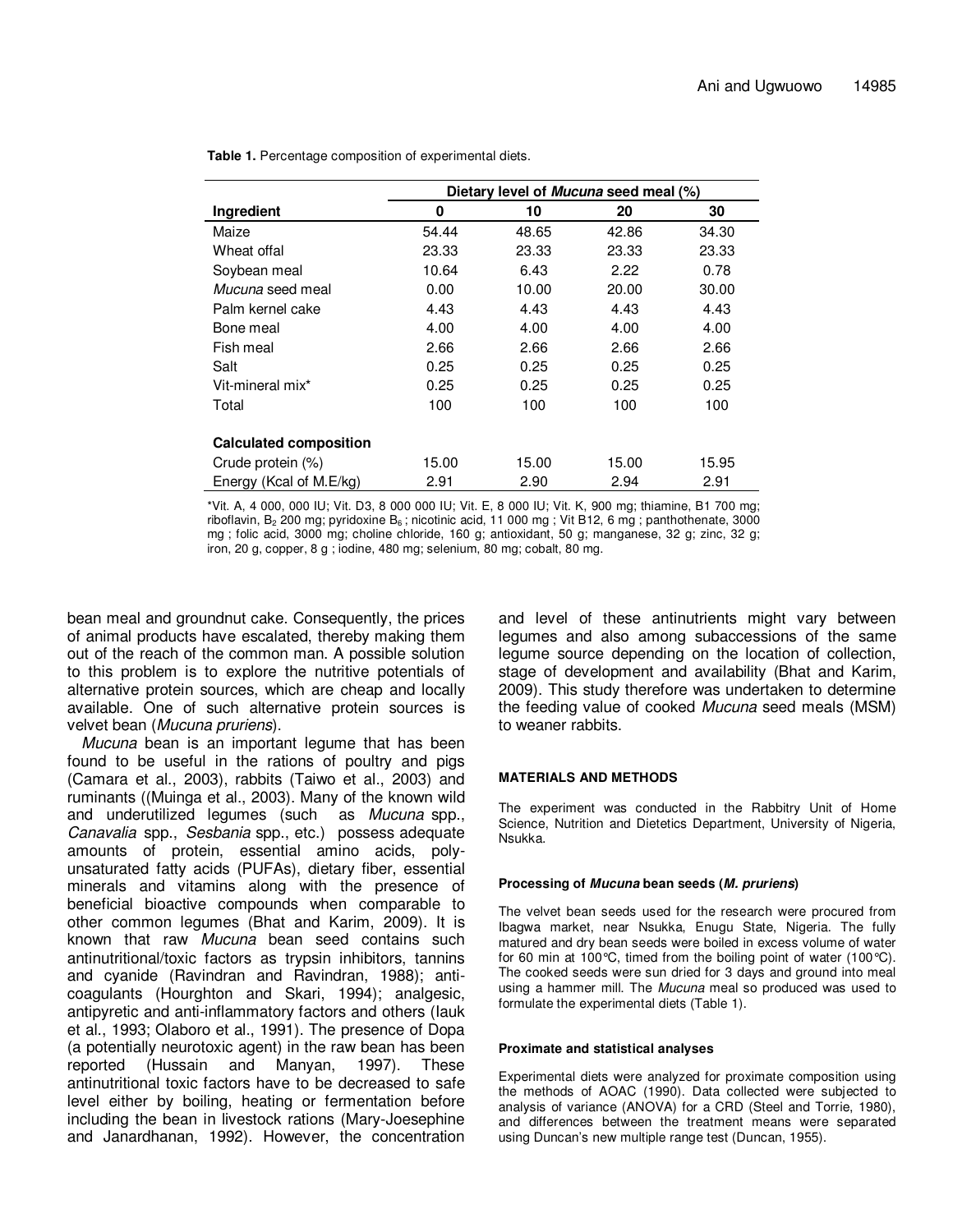|                       | Dietary level of <i>Mucuna</i> seed meal (%) |       |       |       |  |  |
|-----------------------|----------------------------------------------|-------|-------|-------|--|--|
| Component (%)         | 0                                            | 10    | 20    | 30    |  |  |
| Dry matter            | 95.00                                        | 95.00 | 95.50 | 94.00 |  |  |
| Crude protein         | 14.66                                        | 14.56 | 14.78 | 14.87 |  |  |
| Ash                   | 10.00                                        | 10.50 | 11.00 | 9.00  |  |  |
| Crude fibre           | 6.50                                         | 5.25  | 6.00  | 8.00  |  |  |
| Ether extract         | 0.80                                         | 0.50  | 0.50  | 0.50  |  |  |
| Nitrogen-free extract | 63.04                                        | 64.19 | 63.22 | 61.63 |  |  |

**Table 2.** Proximate compositions of experimental diets.

**Table 3.** Performance of weaner rabbits fed graded levels of Mucuna seed meal diets

| <b>Parameter</b>             | Dietary level of <i>Mucuna</i> seed meal (%) |       |       |       |            |  |
|------------------------------|----------------------------------------------|-------|-------|-------|------------|--|
|                              | 0                                            | 10    | 20    | 30    | <b>SEM</b> |  |
| Initial body weight (Kg)     | 0.60                                         | 0.75  | 0.87  | 0.65  | $+0.13$    |  |
| Final body weight(Kg)        | 1.69                                         | 1.92  | 1.82  | 1.67  | $+0.11$    |  |
| Average daily weight (g)     | 18.80                                        | 20.11 | 16.19 | 17.53 | $+2.19$    |  |
| Average daily feed intake(g) | 66.26                                        | 75.86 | 65.11 | 64.19 | $+4.25$    |  |
| Feed conversion ratio        | 3.56                                         | 3.87  | 4.21  | 3.77  | $+0.43$    |  |
| Daily protein intake(g)      | 9.71                                         | 11.05 | 9.62  | 9.54  | $+0.62$    |  |
| Protein efficiency ratio     | 1.92                                         | 1.85  | 1.74  | 1.82  | $+0.21$    |  |
| Mortality (%)                | 0                                            | 0     | 0     | 0     |            |  |

#### **Animals and management**

24 6-week old hybrid (Chinchilla x New Zealand white) weaner rabbits of both sexes with initial average weight of 0.52 kg were divided into four groups of six rabbits each. The groups were randomly assigned to the four treatment diets containing 0 (control), 10, 20 and 30% cooked MSM, respectively. Each treatment was replicated three times with two rabbits per replicate placed in a fourtier rabbit hutch that had a total of 12 hutches per tier. Each hutch measured 0.6 x 0.5 x 0.4 m. The hutches were housed inside a building equipped with vents and windows for proper ventilation. Each hutch, which accommodated two rabbits, was partitioned with metallic sheets and wire mesh, and fitted with metallic trays (for collection of faecal droppings) and with stainless feeders and drinkers. The rabbits were provided feed and water ad libitum twice daily at 8.00 and 16.00 h for 56 days of the experimental period. The rabbits were weighed at the beginning of the experimental feeding and subsequently on a weekly basis. Parameters measured were daily feed intake and daily weight gain, while feed conversion ratio and protein efficiency ratio were calculated from weight gain, feed intake and protein intake values.

#### **Haematological study**

At the 8th week of the experiment, two rabbits from each treatment were selected for haematological studies. Blood samples were collected from their jugular veins with sterile needles and syringes. The blood samples were collected into properly labeled sterilized bottles containing EDTA (ethylene diamine tetra-acetic acid) for haematological analysis. Packed cell volume (PCV) and haemoglobin concentration (Hb) were determined by the methods described by Lamb (1991). Red blood cell (RBC) and total white

blood cell (WBC) counts were estimated using the haemocytometer, while mean corpuscular volume (MCV) and mean corpuscular haemoglobin (MCH) were calculated according to Mitruka and Rawnsley (1977).

### **RESULTS**

#### **Growth performance**

Table 2 shows the proximate composition of the experimental diets, while data on growth performance of rabbits fed varying dietary levels of cooked MSM are presented in Table 3. There were no significant  $(P > 0.05)$ differences among the rabbits fed 0, 10, 20 and 30% MSM in the final body weight, average daily weight gain, average feed intake and average daily protein intake. There were also no significant ( $P > 0.05$ ) differences in feed conversion ratio and protein efficiency ratio among the rabbits fed the treatment diets. There was no mortality of rabbit in all the treatment groups.

#### **Haematological characteristics**

Table 4 shows the haematological characteristics of the rabbits fed graded levels of the processed MSM. There were significant ( $P < 0.05$ ) differences among treatments in PCV, Hb and MCV. Rabbits fed 0, 20 and 30% MSM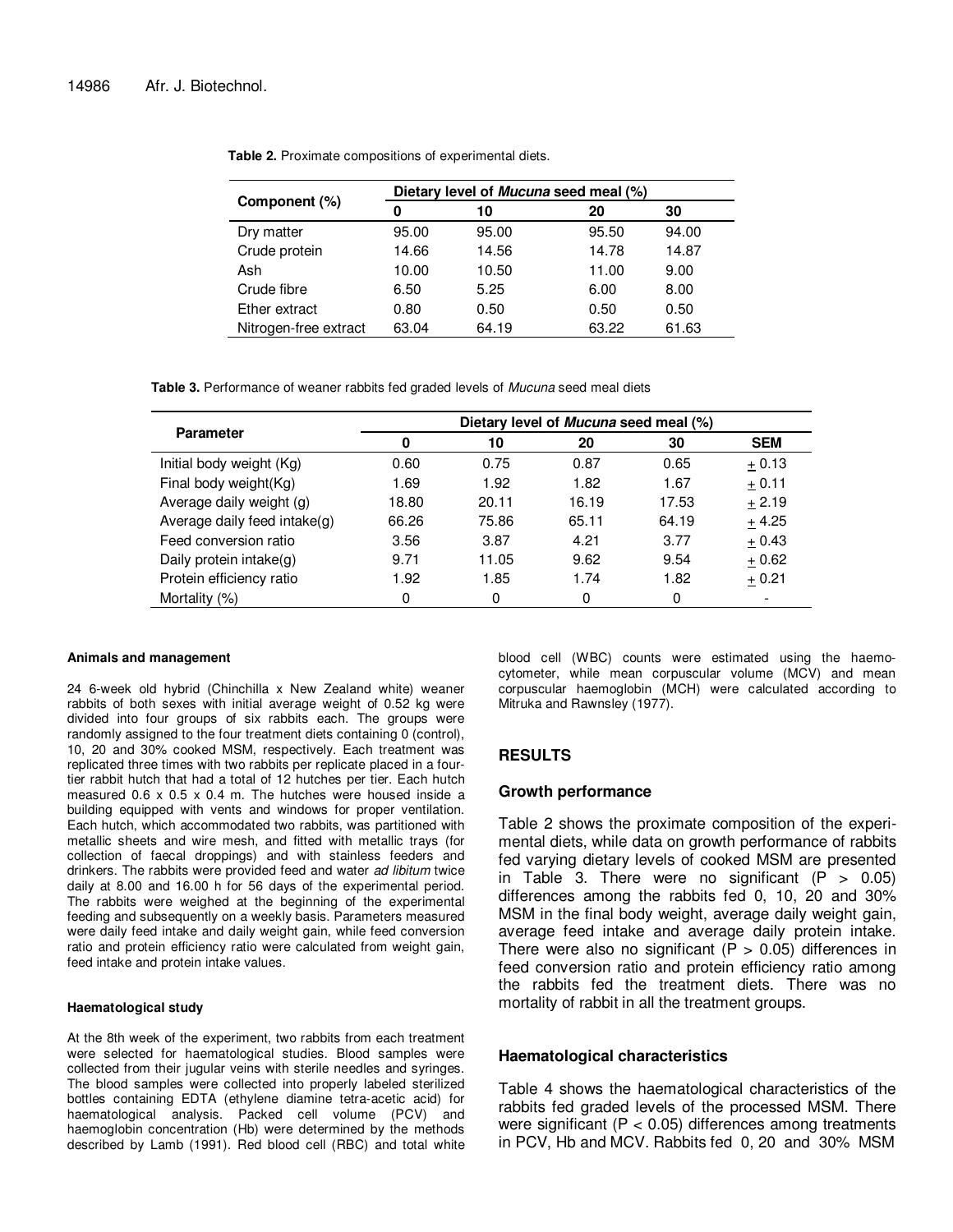|                                              | Dietary level of cooked Mucuna seed meal (%) |              |             |                    |            |
|----------------------------------------------|----------------------------------------------|--------------|-------------|--------------------|------------|
| <b>Parameter</b>                             |                                              | 10           | 20          | 30                 | <b>SEM</b> |
| Haemoglobin concentration (g/100 ml)         | $12.95^a$                                    | $11.00^{b}$  | $13.85^a$   | $13.55^a$          | $\pm 0.63$ |
| Packed cell volume (%)                       | $39.00^a$                                    | $33.00^{b}$  | $41.50^{a}$ | 41.00 <sup>a</sup> | ±1.89      |
| Red blood cells (x $10^6$ /mm <sup>3</sup> ) | 6.50                                         | 6.00         | 6.93        | 6.84               | $\pm 0.39$ |
| Mean cellular haemoglobin (pg)               | 199.00                                       | 200.00       | 200.00      | 198.00             | ±1.12      |
| Mean cellular haemoglobin concentration (%)  | 33.00                                        | 33.00        | 33.00       | 32.85              | ±0.07      |
| Mean cellular volume $(\mu m^3)$             | 60.00ab                                      | $60.00^{ab}$ | $59.00^{b}$ | $61.50^{a}$        | ±0.75      |

**Table 4.** Haematological values of rabbits fed cooked Mucuna seed meal.

 $a, b$ Means on the same row with different superscripts are significantly (P > 0.05) different. SEM = Standard error of mean.

diets had similar PCV and Hb values, and these were significantly ( $P < 0.05$ ) higher than that of the rabbits fed 10% MSM diet. The MCV of rabbits fed 30% MSM diet was significantly ( $P < 0.05$ ) higher than that of rabbits fed 20% MSM diet, while rabbits fed 0,10 and 20% MSM diets had comparable MCV values. There were no significant ( $P > 0.05$ ) differences in RBC, MCH and mean cell haemoglobin concentration (MCHC) among the treatments.

## **Cost of feeding graded levels of processed MSM to weaner rabbits**

There were significant ( $P < 0.05$ ) differences among the treatments in feed cost and feed cost per kg weight gain. The cost of daily feed intake of rabbits on 20 and 30% MSM diets was significantly ( $P < 0.05$ ) lower than that of rabbits on 0 and 10% MSM diets. The feed cost per kg weight gain of rabbits on 30% MSM diet was significantly  $(P < 0.05)$  lower than that of the rabbits on other dietary treatments, which had comparable feed cost per kg weight gain. There were no significant  $(P > 0.05)$ differences among the treatments in total feed intake, cost of total feed consumed and total weight gain.

## **DISCUSSION**

## **Growth performance**

It was observed (Table 3) that inclusion of varying dietary levels of cooked MSM had no significant effect on growth performance of rabbits. This result agrees with the findings of Taiwo et al. (2003, 2006) that the performance of crossbred weaner rabbits fed 20% cooked MSM based diets was relatively comparable to that of rabbits on control diet. However, the result contradicts that of Emenalom et al. (2001), which showed that weaner rabbits fed 10% cooked MSM diets, had depressed growth rate. The daily feed intake of rabbits in this study

(64.19 to 75.86 g/day) were higher than (23.78 to 24.04 and 47.4 to 50.1 g/day) that reported by Amaefule et al. (2004) and Udedibie et al. (2005) for pigeon pea seed meal and jack bean, respectively. However, the values are comparable with (76.07, 64.72 and 71.50 g/day) reported by Biobaku and Dosumu, (2003) and Bawa et al. (2005, 2007) for sunflower seeds, neem seed cake and African locust bean, respectively. Also, the daily weight gain (16.19 to 20.11 g/day) and mature live weight (1670 to 1920 g) obtained in this study were higher than the values reported by Amaefule et al. (2004), Udedibie et al. (2005), Bawa et al. (2005, 2007) and Taiwo et al. (2006) who fed weaner rabbits with pigeon pea seed meal, jack bean, neem seed cake, mucuna seed meal and African locust bean, respectively .The lack of remarkable differences in growth performance observed in this study might be either due to the fact that cooking reduced the anti- nutritional factors (ANFs) in raw Mucuna seeds to such a level that did not cause distortions or disproportionate growth of rabbits, or the levels of cooked MSM in the diets were not high enough as to depress performance of rabbits. Perhaps, there may be the need to investigate the effects of higher dietary levels (above 30%) of cooked MSM on growth performance of weaner rabbits.

## **Haematological characteristics**

As shown in Table 4, rabbits fed 20 and 30% processed MSM had comparable PCV, Hb, RBC, MCH, MCHC and MCV values to those on the control diet. The PCV values (33 to 41.5%) obtained in this study were within the normal range (38 to 45%) reported by Swenson and Reece (1993). The values (12.0 to 13.85 g/100 ml) for haemoglobin concentration (Hb) obtained in this study are also within the normal range (12.9 to 13.85 g/100 ml) reported by Schalm et al. (1975). The PCV and Hb values obtained in this study are comparable with the values reported by Taiwo et al. (2003, 2006). The RBC values (6.00 to 6.93 x 10 $^{6}$ /mm<sup>3</sup> of blood) are comparable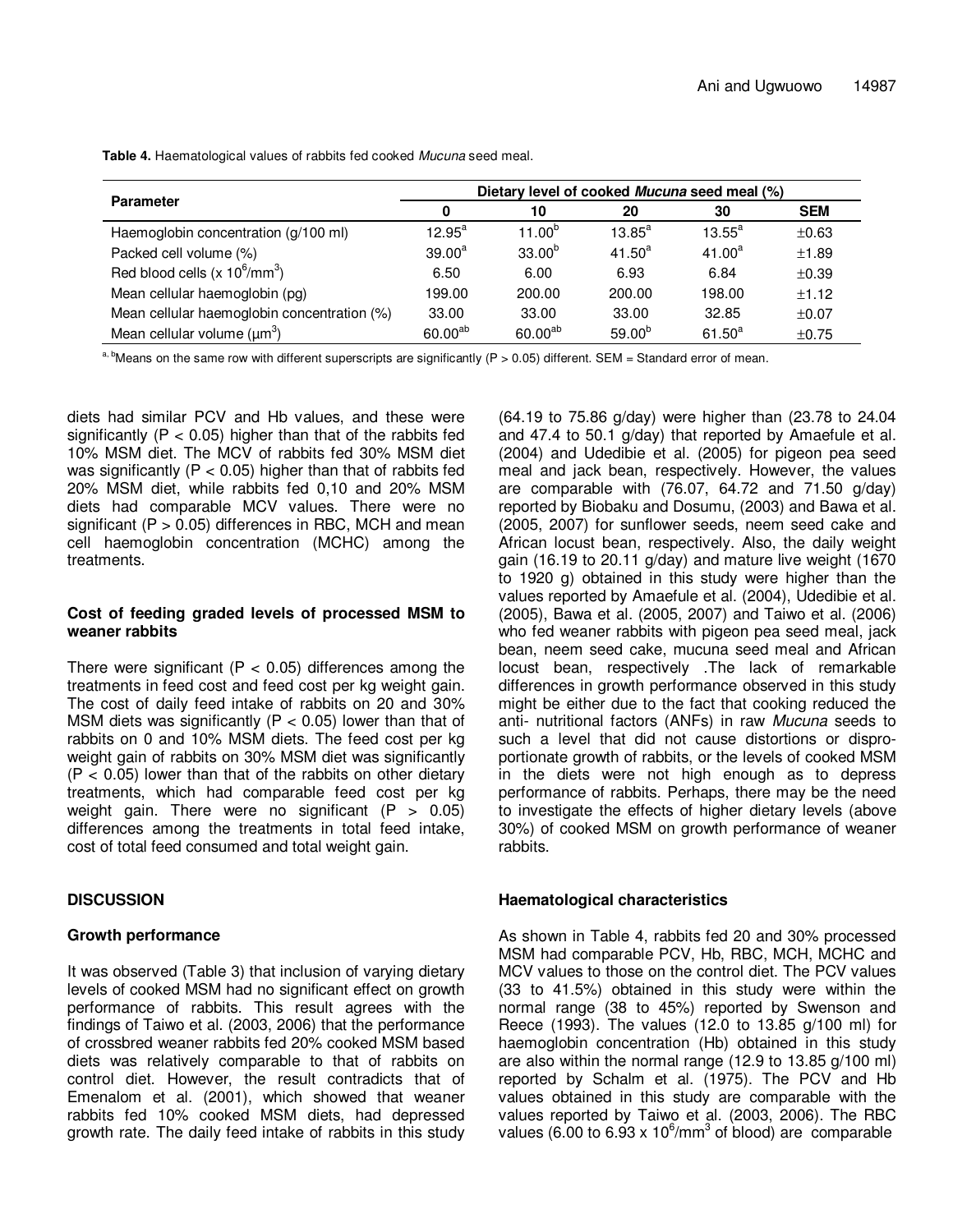| <b>Parameter</b>                  | Dietary level of cooked <i>Mucuna</i> seed meal (%) |         |        |        |            |  |
|-----------------------------------|-----------------------------------------------------|---------|--------|--------|------------|--|
|                                   | 0                                                   | 10      | 20     | 30     | <b>SEM</b> |  |
| Total feed intake (kg)            | 3.51                                                | 4.40    | 3.78   | 3.76   | ±0.45      |  |
| Cost of daily feed intake (N)     | 2.85                                                | 3.07    | 2.48   | 2.31   | ±0.17      |  |
| Cost of feed/kg $(M)$             | 43.03                                               | 40.55   | 38.08  | 36.05  |            |  |
| Cost of total feed consumed $(M)$ | 151.04                                              | 178.42  | 143.82 | 135.55 | ±15.36     |  |
| Total weight gain (g)             | 1090.00                                             | 1166.67 | 956.67 | 820.00 | ±110.28    |  |
| Cost of feed/kg weight gain (N)   | 153.33                                              | 156.93  | 160.19 | 103.11 | ±40.86     |  |

**Table 5.** Cost of feeding graded levels of cooked Mucuna seed meal to rabbits.

to the values (6 to 11 x 10 $^6$ /mm $^3$  of blood) reported by Olomu et al. (2003), but higher than the values (3.10 to 4.67 x 10 $^{6}$ /mm<sup>3</sup> of blood) reported by Taiwo et al. (2006). The result of the haematological parameters recorded in this study showed that inclusion of 30% processed MSM in the diets of growing rabbits did not cause any adverse effect on the haematological indices of the rabbits.

## **Cost of feeding graded levels of processed MSM to weaner rabbits**

The cost of daily feed intake, and the cost of total feed consumed followed the same trend as the daily feed intake, which was observed to decrease as the level of cooked MSM in the diets increased (Table 3). Also, total weight gain followed the same trend as the daily weight gain. There was significant reduction in feed cost per kg weight gain at 30% MSM inclusion level (Table 5). The result tend to suggest that inclusion of cooked MSM at high levels (above 10%) in the diets of weaner rabbits may result in reduced cost of production in terms of feeding. This agrees with the views of Longe (1986), Ani and Adiegwu (2005) and Ani (2007) that the use of alternative livestock ingredients tends to reduce the overall cost of production with a concomitant improved profitability.

## **Conclusion**

In conclusion, up to 30% of cooked MSM can be included in the diet of weaner rabbits without any adverse effect on rabbit performance. Inclusion of 30% MSM in the diet of weaner rabbits results in reduced feeding cost, cost of production, and thus enhanced rabbit meat production.

### **REFERENCES**

Amaefule KU, Nwaokoro CC, Iheukwumere FC (2004). The effect of feeding graded levels of raw pigeon pea seed (Cajanus cajan) meal on the performance, nutrient retention and carcass characteristics of weaner rabbits. Nig. J. Anim. Prod. 31(2): 194-199.

- Ani AO (2007). Effect of feeding graded levels of raw bambara groundnut (Vigna subterranea(L)Verdc) waste on growth performance and haematological traits of weaner rabbits. Agro-Sci. J. Trop. Agric. Food,Environ. Extension, 6(1): 82-88.
- Ani AO, Adiegwu LI (2005). The feeding value of velvet beans (Mucuna  $pruriens$ ) to weaner rabbits. Proc.  $30<sup>th</sup>$  Ann. Conf. of Nig. Soc. for Anim. Prod. March  $20^{th}$  -24<sup>th</sup> ,2005. University of Nigeria, Nsukka, Nigeria. pp186-189.
- AOAC (1990). Association of Official Anallytical Chemists. Official Methods of Analysis 15<sup>th</sup> ed. Washington D.C.
- Bawa GS, Abu EA, Adegbulu MT (2007). Effects of duration of cooking whole or crushed African locust bean (Parkia filicoideaWelw) seeds on the levels of some anti-nutritional factors and growth performance of young rabbits. Nig. J. Anim. Prod. 34(2): 208-219.
- Bawa GS, Orunmuyin M, Onabanjo OA (2005). Effect of dietary inclusion levels of mechanically extracted neem seed cake on performance of young rabbits. Nig. J. Anim. Prod. 32(2): 233-239.
- Bhat R Karim AA (2009). Exploring the Nutritional Potential of Wild and Underutilized Legumes, Comprehensive Reviews in Food Sci. Saf., 8: 305-331.
- Biobaku WO, Dosumu EO (2003). Growth response of rabbits fed graded levels of processed and undehulled sunflower seeds. Nig. J. Anim. Prod. 30(2): 179-184.
- Camara A, Toupou K, Diallo D, Berhe T (2003). Studies on Mucuna as Poultry and Pig feed in the Republic of Guinea. J. Trop. Subtropical. Agroecosyst. 1(2,3): 247- 251.
- Duncan DB (1955). New Multiple Range and Multiple F. Tests. Biometrics, 11: 1-42.
- Emenalom OO, Udedibie ABI, Esonu BO (2001). Mucuna seed meal based diets on the performance and haematology of weaned rabbits. Proc. 26<sup>th</sup> Ann. Conf. Nig. Soc. Anim. Prod. held at NAPRI Zaria Nigeria. pp.187-188.
- FAO (1992) Legume trees and other fodder trees as protein source for livestock. F.A.O. Animal Production Health Paper, 102: 14-18.
- Fielding D (1991). Rabbits: The Tropical Agriculture Macmillan Education Ltd. London. p. 106.
- Hourghton PJ, Skari KP (1994). The effect on blood clotting of West African Plants used against snake bite. J. Ethnopharmacol. 44: 99 – 108.
- Hussain G, Manyam BV (1997). Mucuna pruriens proves more effective than L.DOPA in Parkinson`s Disease animal model. Phytother. Res. 11: 419-423.
- Iauk L,Galati EM, Kirjavainen S, Forestieri AM, Trovato A (1993). Analgesic and Antipyretic effects of Mucuna pruriens. International J. Parmacognosy ,31: 213-216.
- Lamb GN (1991). Manual of Veterinary Laboratory Technique. CIBA-GEIGY, Kenya. pp. 92–109.
- Longe O (1986). Replacement value of biscuit waste for maize in broiler diets. Nig. J. Anim. Prod. 13: 70-78.
- Mary-Josephine R, Janardhanan K (1992). Studies on chemical compostion and antinutritional factors in three germplasm seed materials of tribal pulse, Mucuna pruriens (L). Food Chem. 43: 13-18.
- Mitruka BM, Rawnsley HM (1977). Clinical, Biochemical and